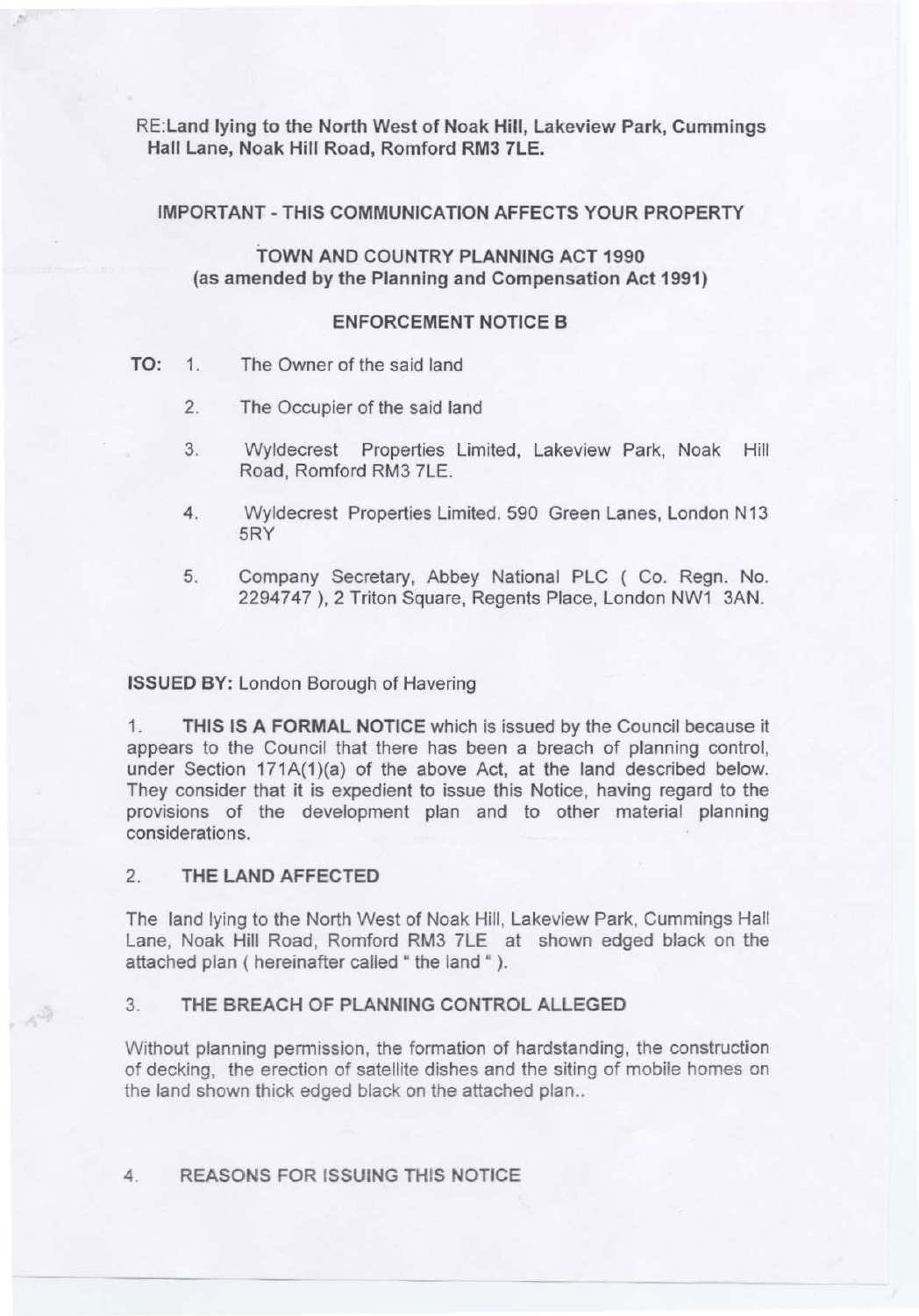It appears to the Council that the above breach of planning control has occurred within the last four years. The formation of the hardstanding, the construction of the decking, the erection of the satellite dishes and the siting of the mobile homes in question were substantially completed less than four years ago. The site lies within the Metropolitan Green Belt. The hardstanding, decking, satellite dishes and mobile homes appear as visually intrusive and inappropriate development within the Green Belt. It is contrary to development plan policies and harmful to the visual amenities of the area The Council do not consider that planning permission should be given, because planning conditions could not overcome these problems.

In making its decision to issue this Notice the Council considered that the unauthorised development is contrary to the following policies of the Local Development Framework: policies DC61 and DC45.

#### 5. **WHAT YOU ARE REQUIRED TO DO**

(i) Remove the hardstanding from the land shown thick edged black on the attached plan

Time for compliance: 6 months from the effective date of this notice

(ii) Remove the decking from the land shown thick edged black on the attached plan

Time for compliance: 6 months from the effective date of this notice

(iii) Remove the satellite dishes from the land shown thick edged black on the attached plan

> Time for compliance: 6 months from the effective date of this notice

(iv) Remove the mobile homes from the land shown thick edged black on the attached plan

> Time for compliance: 6 months from the effective date of this notice

(v) Remove from the land shown thick edged black on the attached plan all building materials, rubble, machinery, apparatus and equipment associated with the unauthorised use and arising from compliance with requirements (i) to (iv) above.

> Time for compliance: 6 months from the effective date of this notice.

(vi) Restore the land shown thick edged black on the attached plan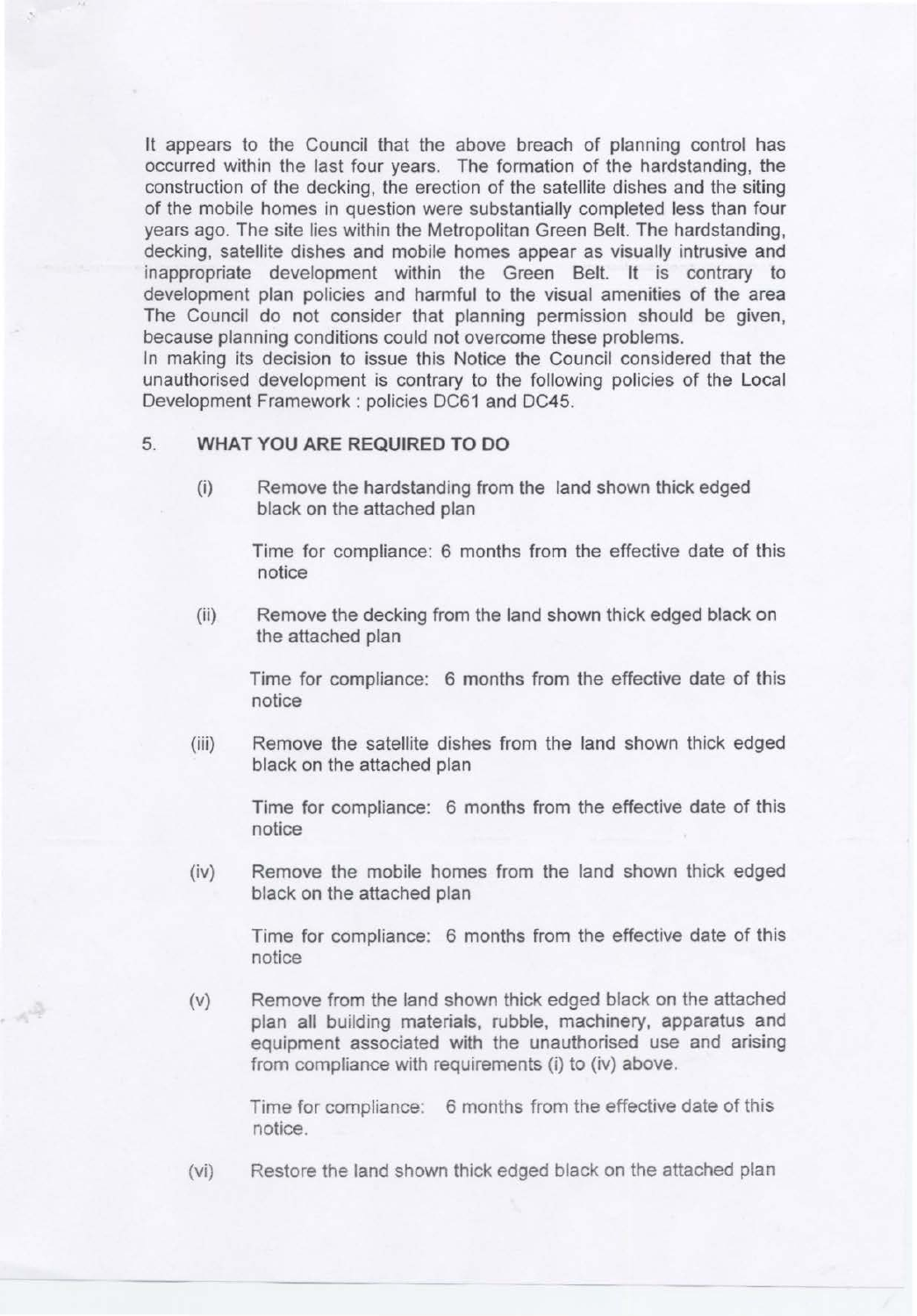to its previous condition by levelling the ground

Time for compliance: 6 months from the effective date of this **Notice** 

## 6. WHEN THIS NOTICE TAKES EFFECT

This Notice takes effect on 10<sup>th</sup> April 2009, unless an appeal is made against it beforehand

Dated: 13<sup>th</sup> February 2009

Signed:

4

**Authorised Officer** 

on behalf of London Borough of Havering Town Hall Main Road Romford RM1 380

# YOUR RIGHT OF APPEAL

You can appeal against this Enforcement Notice to the Secretary of State by the 10<sup>th</sup> April 2009. Further details are given in the attached explanatory note.

# WHAT HAPPENS IF YOU DO NOT APPEAL

If you do not appeal against this Enforcement Notice, it will take effect on 10<sup>th</sup> April 2009 and you must then ensure that the required steps for complying with it, for which you may be held responsible, are taken within the period specified in the Notice.

FAILURE TO COMPLY WITH AN ENFORCEMENT NOTICE WHICH HAS TAKEN EFFECT CAN RESULT IN PROSECUTION AND/OR REMEDIAL ACTION BY THE COUNCIL.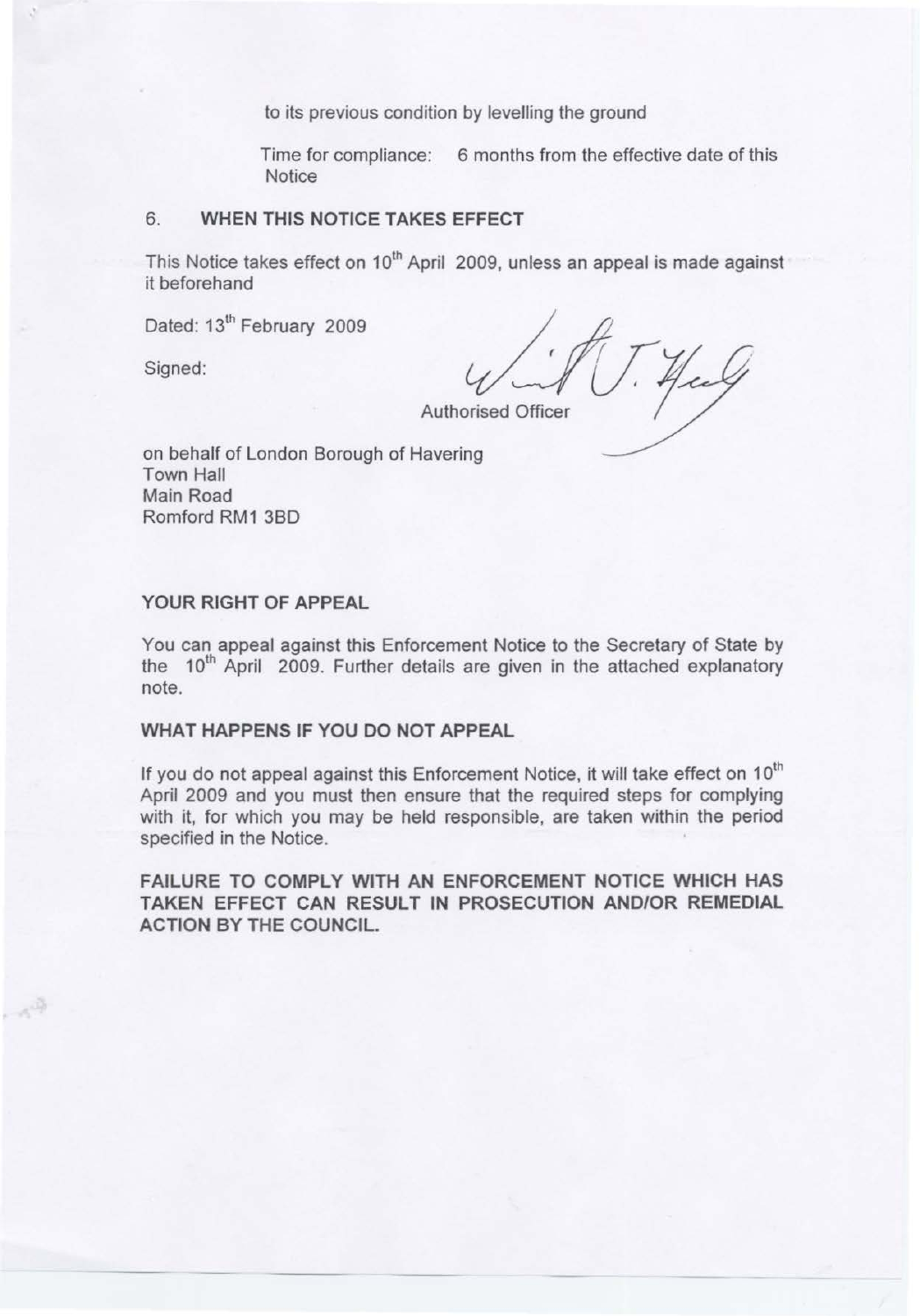## **EXPLANATORY NOTES**

#### **STATUTORY PROVISIONS**

A summary of Sections 171A, 171B and 172 to 177 of the Town and Country Planning Act 1990 (as amended) is enclosed with this Notice.

# **YOUR RIGHT OF APPEAL**

You can appeal against this Notice, but any appeal must be in writing and received, or posted (with the postage paid and properly addressed) in time to be received in the ordinary course of the post, by the Secretary of State before 10<sup>th</sup> April 2009. The enclosed booklet "Enforcement Appeals - A guide to Procedure" sets out your rights. Read it carefully. If you appeal you should use the enclosed appeal forms. Two copies are for you to send to the Secretary of State if you decide to appeal. The other is for you to keep as a duplicate for your own records. You should also send the Secretary of State a copy of the Enforcement Notice.

#### **\_GROUNDS OF APPEAL**

The grounds of appeal are set out in Section 174 of the Town and Country Planning Act 1990 and are also set out on pages 2 - 5 of the enclosed appeal forms.

# **PLANNING APPLICATION FEE**

Should wish to appeal on ground (a) - that planning permission should be granted for the unauthorised use - then a fee of £ 170 is payable both to the Secretary of State and to the Council. If the fees are not paid then that ground of appeal will not be valid.

### **STATEMENT ON GROUNDS OF APPEAL**

You must submit to the Secretary of State, either when giving notice of appeal or within 14 days from the date on which the Secretary of State sends him a notice so requiring him, a statement in writing specifying the grounds on which you are appealing against the enforcement notice and stating briefly the facts on which you propose to rely in support of each of those grounds.

# **RECIPIENTS OF THE ENFORCEMENT NOTICE**

The names and addresses of all the persons on whom the Enforcement Notice has been served are:

- TO: 1. The Owner of the said land
	- 2. The Occupier of the said land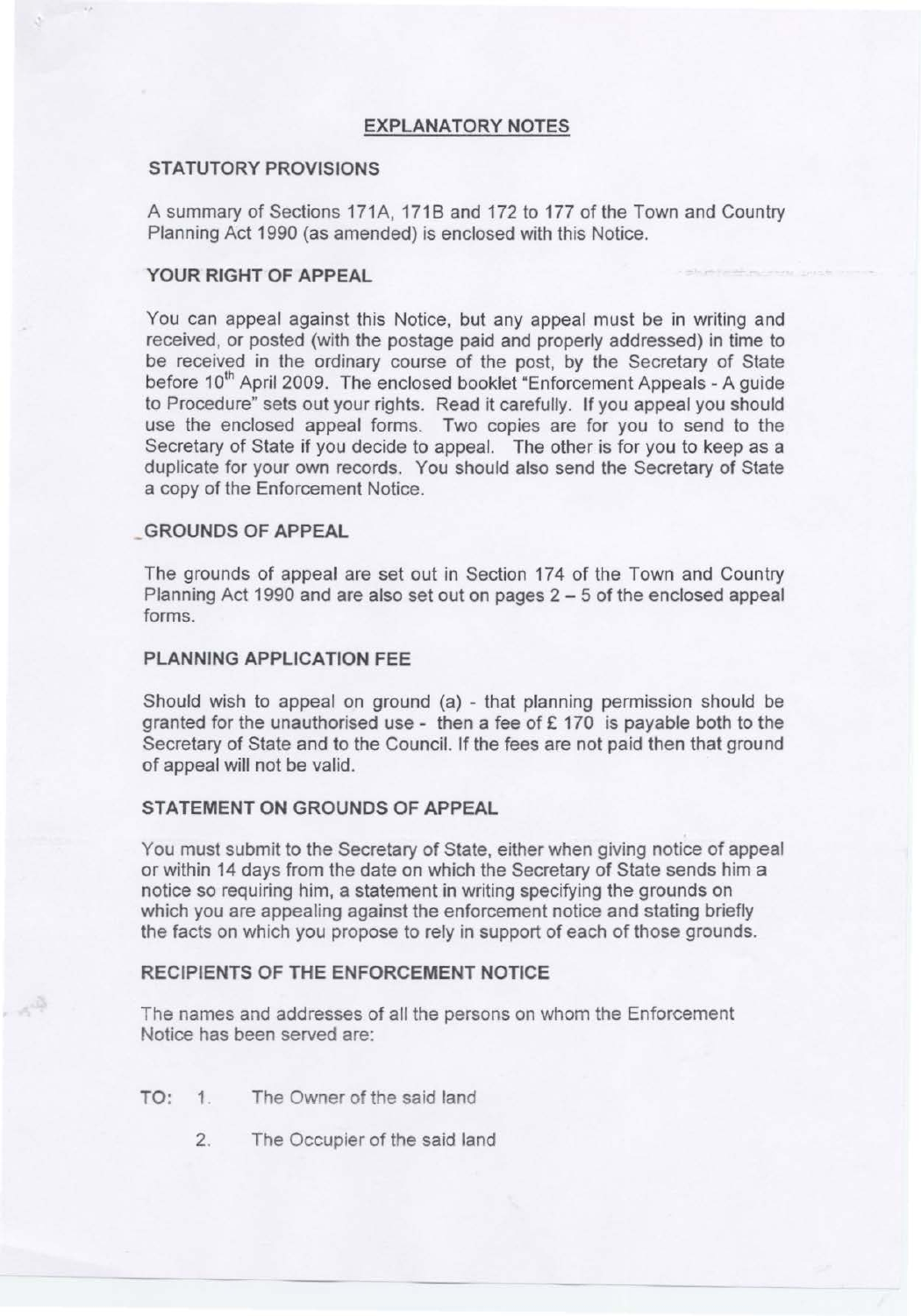3. Wyldecrest Properties Limited, Lakeview Park, Noak Hill Road, Romford RM3 7LE

 $\rightarrow$ 

- 4. Wyldecrest Properties Limited, 590 Green Lanes, London N13 5RY
- 5 The Company Secretary, Abbey National PLC (Co. Regn. No. 2294747 ), 2 Triton Square, Regents Place, London NW1 3AN.